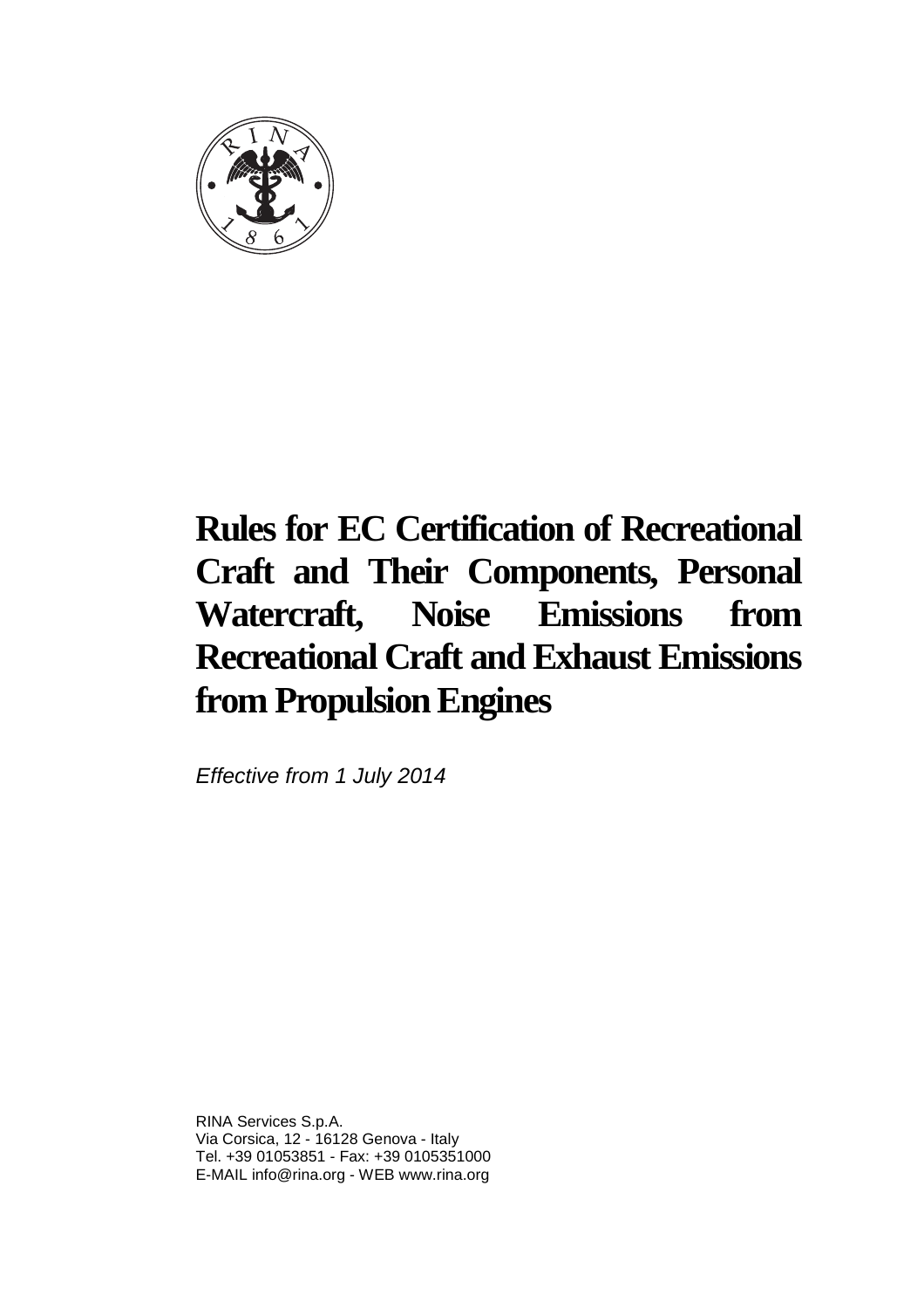# **INDEX**

| 1            |      |       |  |  |  |  |  |
|--------------|------|-------|--|--|--|--|--|
| $\mathbf{2}$ |      |       |  |  |  |  |  |
| 3            |      |       |  |  |  |  |  |
|              | 3.1  |       |  |  |  |  |  |
|              | 3.2  |       |  |  |  |  |  |
| 4            |      |       |  |  |  |  |  |
|              | 4.1  |       |  |  |  |  |  |
|              | 4.2  |       |  |  |  |  |  |
| 5            |      |       |  |  |  |  |  |
|              | 5.1  |       |  |  |  |  |  |
|              |      | 5.1.1 |  |  |  |  |  |
|              |      | 5.1.2 |  |  |  |  |  |
|              | 5.2  |       |  |  |  |  |  |
|              |      | 5.2.1 |  |  |  |  |  |
|              |      | 5.2.2 |  |  |  |  |  |
|              | 5.3  |       |  |  |  |  |  |
|              |      | 5.3.1 |  |  |  |  |  |
|              |      | 5.3.2 |  |  |  |  |  |
|              | 5.4  |       |  |  |  |  |  |
|              | 5.5  |       |  |  |  |  |  |
|              |      | 5.5.1 |  |  |  |  |  |
|              |      | 5.5.2 |  |  |  |  |  |
|              |      | 5.5.3 |  |  |  |  |  |
|              | 5.6  |       |  |  |  |  |  |
|              |      | 5.6.1 |  |  |  |  |  |
|              |      | 5.6.2 |  |  |  |  |  |
|              |      | 5.6.3 |  |  |  |  |  |
|              | 5.7  |       |  |  |  |  |  |
|              |      | 5.7.1 |  |  |  |  |  |
|              |      | 5.7.2 |  |  |  |  |  |
|              |      | 5.7.3 |  |  |  |  |  |
|              | 5.8  |       |  |  |  |  |  |
|              | 5.9  |       |  |  |  |  |  |
|              |      | 5.9.1 |  |  |  |  |  |
|              |      | 5.9.2 |  |  |  |  |  |
|              |      | 5.9.3 |  |  |  |  |  |
|              | 5.10 |       |  |  |  |  |  |
| 6            |      |       |  |  |  |  |  |
| 7            |      |       |  |  |  |  |  |
| 8            |      |       |  |  |  |  |  |
| 9            |      |       |  |  |  |  |  |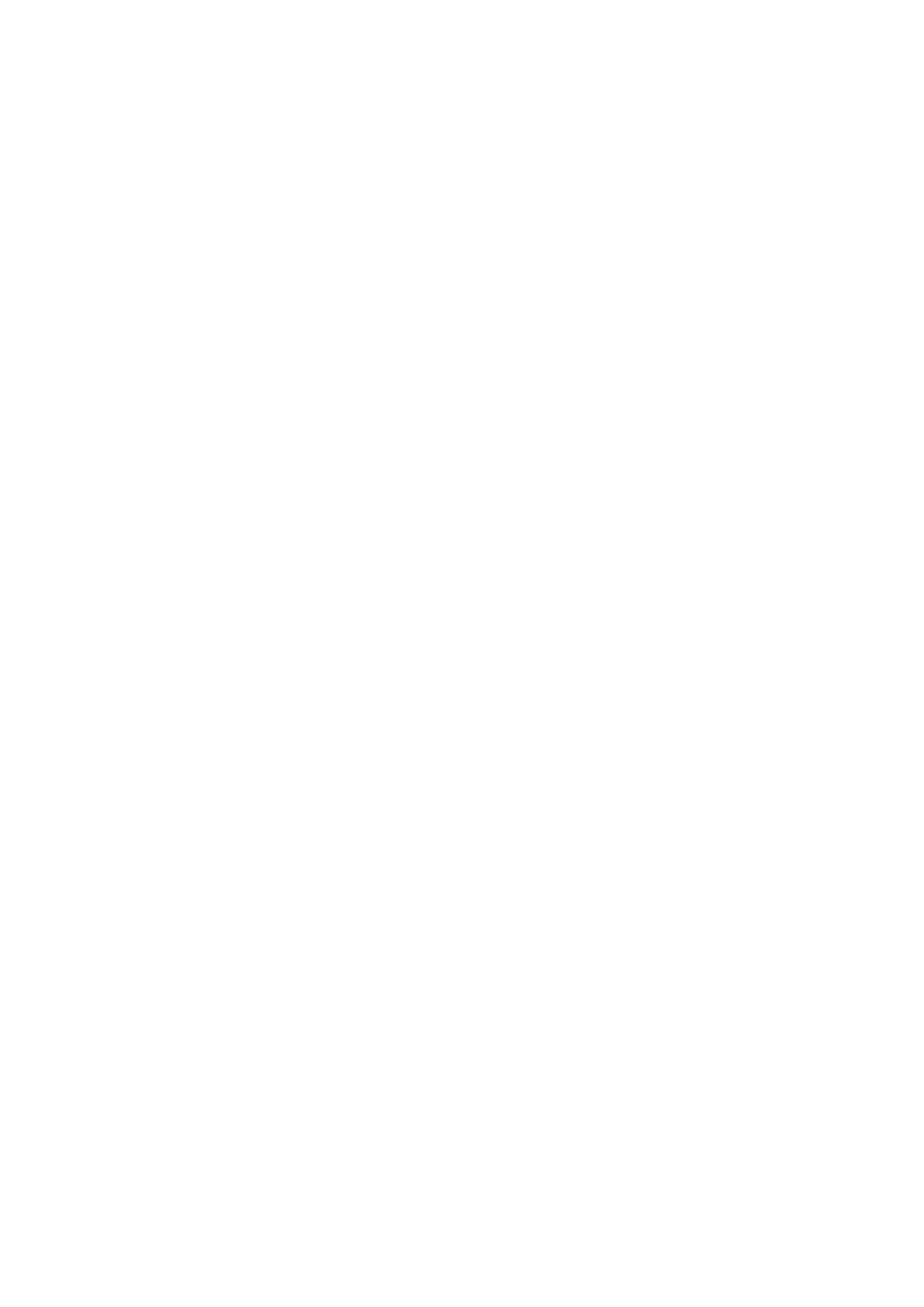## <span id="page-3-0"></span>**1 FIELD OF APPLICATION**

These Rules apply to EC certification of recreational craft in accordance with Directive 94/25/EC dated 16/6/1994, as amended by Directive 2003/44/EC dated 16/6/2003, hereafter referred to as the Directive, and with the provisions given in the "RSG Guidelines" issued by the "Recreational Craft Sectoral Group".

Recreational craft means any type of craft, regardless of the means of propulsion, whose hull is between 2,5 and 24 m long, measured according to the appropriate harmonised standards and intended for sports and leisure purposes. The fact that the same craft could be used for charter or recreational craft training does not prevent it being covered by this Directive when it is placed on the market for recreational purposes.

These Rules also apply to:

- the components listed in Annex II of the **Directive**
- the exhaust emissions from propulsion engines (Annex I B)
- noise emissions from recreational craft and inboard or stern drive engines with integral exhaust and from outboard engines (Annex I C)
- personal watercraft.

# <span id="page-3-1"></span>**2 DESIGN CATEGORIES**

Recreational craft are divided into the following design categories (see Tab 1) and are to be designed and built according to the parameters given concerning stability, buoyancy and other relevant essential requirements listed in Annex I of the Directive; moreover, they are to have good handling characteristics.

The following definitions apply:

- A OCEAN: designed for extended voyages where conditions may exceed wind force 8 (Beaufort scale) with significant wave heights of 4 m and above (excluding abnormal conditions); craft largely self-sufficient.
- B OFFSHORE: designed for offshore voyages where conditions up to and including wind force 8 and significant wave heights up to and including 4 m may be experienced.
- C INSHORE: designed for voyages in coastal waters, large bays, estuaries, rivers and lakes where conditions up to and including wind force 6 and significant wave heights up to and including 2 m may be experienced.
- D SHELTERED WATERS: designed for voyages in coastal sheltered waters, small lakes, rivers and canals where conditions up to and including wind force 4 and significant wave heights up to and including 0,3 m may be experienced.

#### <span id="page-3-2"></span>**3 ADOPTION CRITERIA OF THE CONFORMITY ASSESSMENT PROCEDURES**

#### <span id="page-3-3"></span>**3.1 General**

Tab 2 gives the adoption criteria of the conformity assessment procedures for recreational craft and components, personal watercraft, noise emissions and exhaust emissions from engines; for recreational craft the criteria are given in relation to the design category of the craft and its length.

The criteria given in Tab 2 represent the requirements of the Directive for certification and surveillance of the products considered; however, the Manufacturer can request certification procedures which necessitate intervention by RINA also in cases where certification by a notified body is not required.

# <span id="page-3-4"></span>**3.2 Components**

One of the following procedures can be chosen for component assessment:

- EC type examination followed by conformity to type (modules  $B + C$ )
- EC type examination and production Quality Assurance (modules B + D)
- EC type examination and product verification  $(modles B + F)$
- Unit verification (module G)
- Full Quality Assurance (module H).

#### **Table 1: Design categories**

| Design category           | Wind force<br>(Beaufort scale) | Significant wave<br>height to be<br>taken into<br>consideration<br>(H 1/3, metres) |
|---------------------------|--------------------------------|------------------------------------------------------------------------------------|
| A - "OCEAN"               | > 8                            | >4                                                                                 |
| B-"OFFSHORE"              | ≤8                             | $\leq 4$                                                                           |
| C - "INSHORE"             | $\leq 6$                       | $\leq 2$                                                                           |
| D - "SHELTERED<br>WATERS" | $\leq 4$                       | $\leq 0.3$                                                                         |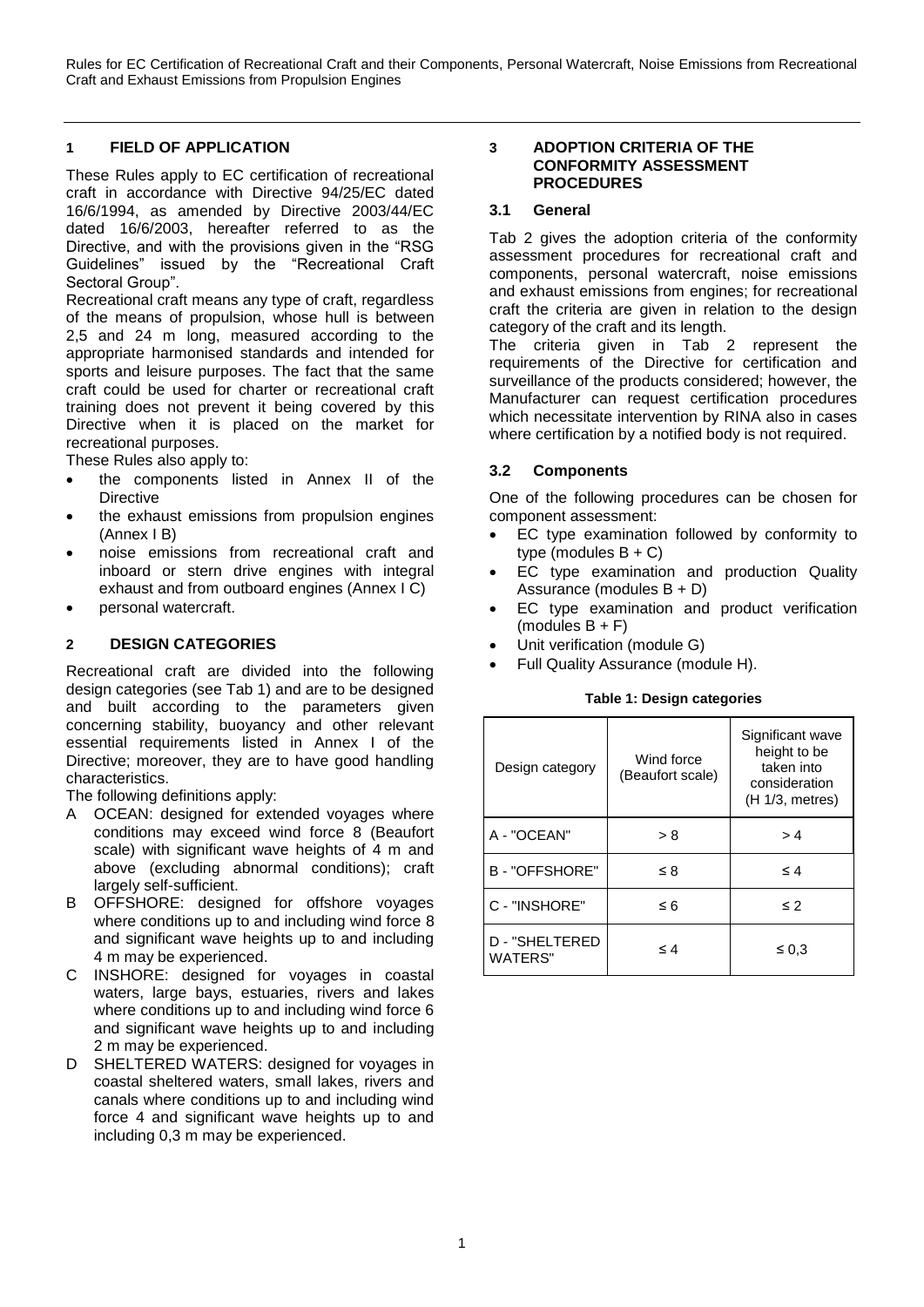# <span id="page-4-0"></span>**4 APPLICATION**

# <span id="page-4-1"></span>**4.1 General**

The Manufacturer submits an application for certification to RINA, declaring that no other notified body has been contacted to obtain certification for the same product. The following data are to be given in the application:

- name and address of the Manufacturer or of his authorised representative established within the Community;
- technical characteristics of the craft or component;
- conformity assessment procedure to be applied.
- The technical documentation mentioned in [4.2] is to be enclosed with the application form.

| Design category     | Length $(m)$      | Conformity assessment procedures (assessment modules)                                                                                                                                                                                                                                                                                                         |
|---------------------|-------------------|---------------------------------------------------------------------------------------------------------------------------------------------------------------------------------------------------------------------------------------------------------------------------------------------------------------------------------------------------------------|
| A and B             | L < 12            | $A_a$ , $B + C$ , $B + D$ , $B + E$ , $B + F$ , $G$ , H                                                                                                                                                                                                                                                                                                       |
| A and B             | $12 \le L \le 24$ | $B+C$ , $B+D$ , $B+E$ , $B+F$ , G, H                                                                                                                                                                                                                                                                                                                          |
| C                   | L < 12            | Where the harmonised standards relating to sections 3.2 and 3.3 of Annex I<br>of the Directive are complied with:<br>A, A <sub>a</sub> , B + C, B + D, B + E, B + F, G, H<br>Where the harmonised standards relating to sections 3.2 and 3.3 of Annex I<br>of the Directive are not complied with:<br>$A_a$ , $B + C$ , $B + D$ , $B + E$ , $B + F$ , $G$ , H |
| C                   | $12 \le L \le 24$ | $B+C$ , $B+D$ , $B+E$ , $B+F$ , $G$ , H                                                                                                                                                                                                                                                                                                                       |
| D                   | 2,5 < L < 24      | A, A <sub>a</sub> , B + C, B + D, B + E, B + F, G, H                                                                                                                                                                                                                                                                                                          |
| Personal watercraft | $L \leq 4$        | A, $A_a$ , $B+C$ , $B+D$ , $B+E$ , $B+F$ , $G$ , H                                                                                                                                                                                                                                                                                                            |
| Components          |                   | $B+C$ , $B+D$ , $B+E$ , $B+F$ , $G$ , $H$                                                                                                                                                                                                                                                                                                                     |

#### **Table 2: Conformity assessment procedures**

Exhaust emissions from recreational craft propulsion Exhaust emissions from recreational craft propulsion  $B + C$ ,  $B + D$ ,  $B + E$ ,  $B + F$ , G, H engines

| Noise emissions                                                                                | Verification by tests | "Reference craft" method | $Fn + P/D$ method |
|------------------------------------------------------------------------------------------------|-----------------------|--------------------------|-------------------|
| Outboard<br>engines,<br>watercraft,<br>personal<br>inboard engines with<br>integral exhaust    | $A_a$ , G, H          |                          |                   |
| Craft<br>with<br>inboard<br>engines or stern drive<br>without I<br>engines<br>integral exhaust | $A_a$ , G, H          | A, $A_a$ , G, H          | A, $A_a$ , G, H   |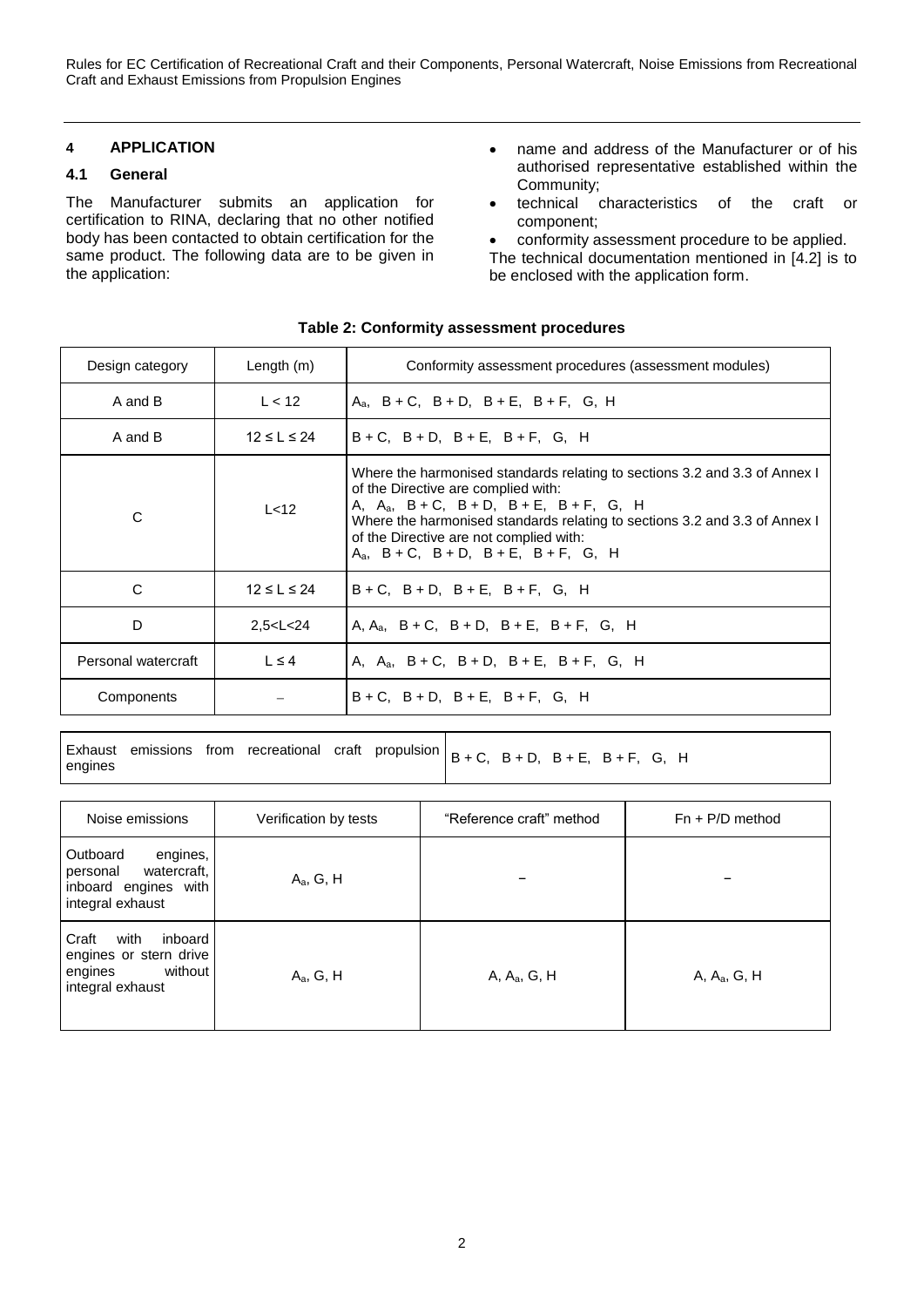#### <span id="page-5-0"></span>**4.2 Technical documentation supplied by the Manufacturer**

The technical documentation is to include all relevant data or means used by the Manufacturer to ensure the craft or components or personal watercraft comply with the essential requirements given in Annex I of the Directive.

The Manufacturer also undertakes to adopt the criteria and requirements given in the RSG Guidelines applicable to the design, construction and marketing of the craft and of any components.<br>The technical documentation is to

The technical documentation is to enable understanding of the design, manufacture and operation of the product, as well as an assessment of<br>conformity with the applicable essential conformity with the applicable essential requirements.

The documentation is to include in general the following, as far as applicable to the type of craft or component to be assessed:

- a general description of the type;
- structural drawings with the scantlings, arrangements and details of the main structures of the hull, deck and superstructures;
- general layout of any propulsion engines and plants for auxiliary services;
- drawing of the general layout of the electrical system;
- layout relevant to the fire protection equipment;
- descriptions and explanations necessary to understand the said drawings and schemes and operation of the product;
- reference to the harmonised standards applied (in full or in part) for the construction of the craft or component, as well as the solutions adopted to fulfil the essential requirements of the Directive if these harmonised standards have not been applied;
- list of other reference Rules applied for the construction of the craft or component;
- results of design calculations and examinations performed;
- results of stability and buoyancy tests and calculations according to the specific essential requirements;
- exhaust emissions test report and copy of the written declaration of conformity according to the specific essential requirements;
- noise emissions test report and copy of the written declaration of conformity according to the specific essential requirements.

For the purpose of verification of the noise emissions, the technical documentation is to include:

- a copy of the engine power declaration;
- a schematic drawing and description of the exhaust system.

For the purpose of engine exhaust certification, the technical documentation is to include:

a general description of the engine type;

- engine general layout;
- list of components which are deemed by the Manufacturer to influence the exhaust emissions;
- drawings with dimensions, arrangements and details of all components which influence the<br>combustion process and the exhaust combustion composition;
- descriptions and explanations necessary to understand the above drawings and schemes and the operation of the product;
- main working parameters of the engine, with reference to the harmonised standards used (e.g. ISO 8665 for the engine power definition) and the limit values of these parameters which enable compliance with the applicable essential safety requirements as listed in Annex I of Directive 94/25/EC as amended;
- Owner's manual.

#### <span id="page-5-1"></span>**5 CONFORMITY ASSESSMENT PROCEDURES**

# <span id="page-5-2"></span>**5.1 Internal production control (Module A)**

# <span id="page-5-3"></span>**5.1.1 Craft**

In relation to this procedure, the Manufacturer ensures and declares that the products satisfy the essential requirements applicable to them.

The Manufacturer affixes the EC marking on each product and draws up a Declaration of conformity in accordance with Annex XV of the Directive.

The Manufacturer prepares the technical documentation described in [4.2] and is to make it available to the competent national authorities, for inspection purposes, for at least ten years from the last manufacturing date of the product; the Manufacturer also keeps a copy of the Declaration of conformity with this documentation.

The Manufacturer is to take all necessary measures to ensure the manufacturing process guarantees conformity of the products with the above-mentioned technical documentation and with the applicable essential requirements.

# <span id="page-5-4"></span>**5.1.2 Personal watercraft**

In this procedure, in addition to what is specified in [5.1.1], the Manufacturer ensures and declares that the products comply with the essential safety requirements in relation to the applicable standard (EN ISO 13590).

Where the Manufacturer intends to ask RINA for verification and certification according to the procedures applicable to higher assessment modules, RINA will perform the relevant verification according to the EN ISO 13590 standard.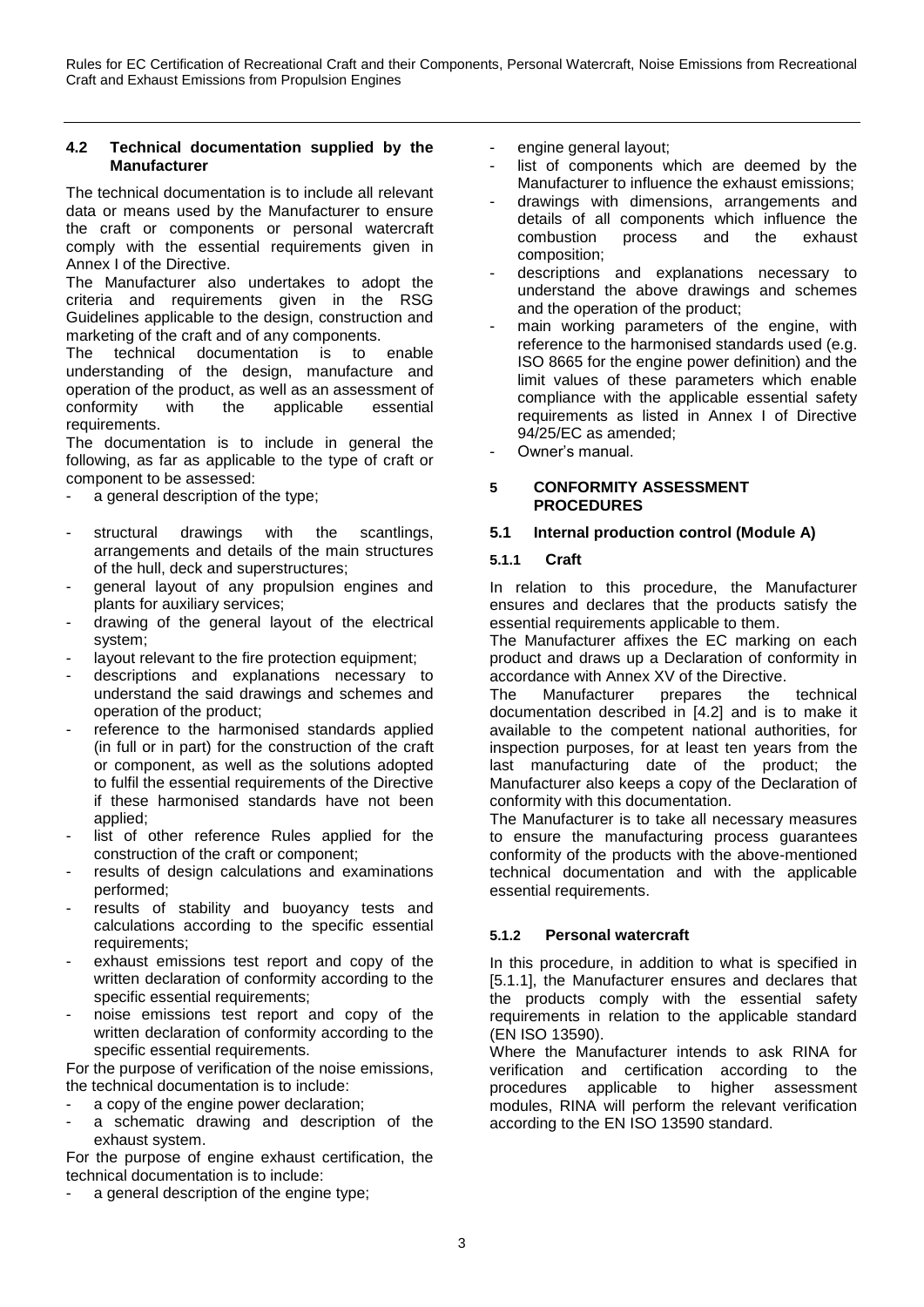## <span id="page-6-0"></span>**5.2 Internal production control plus tests (Module Aa)**

## <span id="page-6-1"></span>**5.2.1 Craft**

In this procedure, in addition to the provisions in [5.1], the Manufacturer is to request RINA to perform the following tests on one or more craft models representative of production:

- stability test, in compliance with essential requirement [3.2] of the Directive;
- buoyancy test, in compliance with essential requirement [3.3] of the Directive.

If the outcome of the tests is positive, RINA issues the test report to the Manufacturer.

## <span id="page-6-2"></span>**5.2.2 Noise emissions**

In this procedure, the Manufacturers of recreational craft having inboard or stern drive engines without integral exhaust, the Manufacturers of personal watercraft and those of stern drive engines with integral exhaust and of outboard engines are to request RINA to carry out on one or more craft models or engine type, as specified above, the tests required by the EN ISO 14509 standard.

The measured values are not to exceed the limits given in Tab 3.

| L<br><br>- 1<br>۰. |  |
|--------------------|--|
|--------------------|--|

| Single engine power in<br>kW | Maximum sound<br>pressure level, in dB |  |
|------------------------------|----------------------------------------|--|
| $P_n \leq 10$                | 67                                     |  |
| $10 < P_n \leq 40$           | 72                                     |  |
| $P_n > 40$                   | 75                                     |  |

In the case of craft with two or more engines, an increase of 3 dB compared to the values given in Tab 3 is foreseen.

To carry out the noise emissions tests, the following instrumentation is to be used:

- A sound level meter having the characteristics given in 7.1 of the EN ISO 14509 standard, of "Type 1", as specified in the IEC 61672-1 standard and set in accordance with the IEC 60651 standard.
- An anemometer (permissible tolerance  $\pm$  10%).
- A tachometer to measure the engine rotational speed (permissible tolerance  $\pm$  50 rpm)

If the test outcome is satisfactory, RINA will issue the relevant test report to the Manufacturer.

# <span id="page-6-3"></span>**5.3 EC type examination (Module B)**

## <span id="page-6-4"></span>**5.3.1 Craft**

In this procedure, for each craft model or component, the Manufacturer submits an EC type examination request to RINA, as described in [4], and makes available one or more representative specimens of production, hereafter called "types".

RINA visits the production plant to check whether the Manufacturer has adequate means, organisation and internal production control methods to ensure production consistency and quality level and, consequently, conformity with the prototype.

RINA performs the following:

- test to check suitability to construct GRP hulls (if RINA has not carried out this test during previous checks at the Manufacturer's);
- examination of the technical documentation:
- verification that the type has been manufactured in compliance with the submitted documents, identifying both the elements which have been designed in accordance with the harmonised standards and those designed in compliance with other reference standards;
- appropriate examinations to verify compliance with the applicable essential safety requirements given in Annex I of the Directive.

The place where the examinations and tests are to be carried out is agreed between RINA and the Manufacturer.

If the outcome of the checks and tests is positive, RINA issues the EC Type Examination Certificate to the Manufacturer, containing the latter's name and address, the outcome of the examination, the conditions of validity of the Certificate and the necessary data to identify the approved type.

If the Manufacturer to whom RINA has issued an EC Type Examination Certificate makes changes to the approved product which may affect its compliance with the applicable essential requirements or the prescribed conditions for use of the product, then these changes will require an additional assessment.

The Manufacturer or his authorised representative is to keep, together with the technical documentation, copies of the EC Type Examination Certificates and their additions for at least ten years from the last date of manufacture of the product.

# <span id="page-6-5"></span>**5.3.2 Engine exhaust emissions**

In this procedure, the Manufacturer submits an application for EC type examination according to the provisions given in para. 4 and makes one or more representative production models available, hereafter referred to as "types".

RINA carries out an audit of the production works to ensure that the Manufacturer has adequate means, organisational structure and internal production control procedures to ensure a constant quality level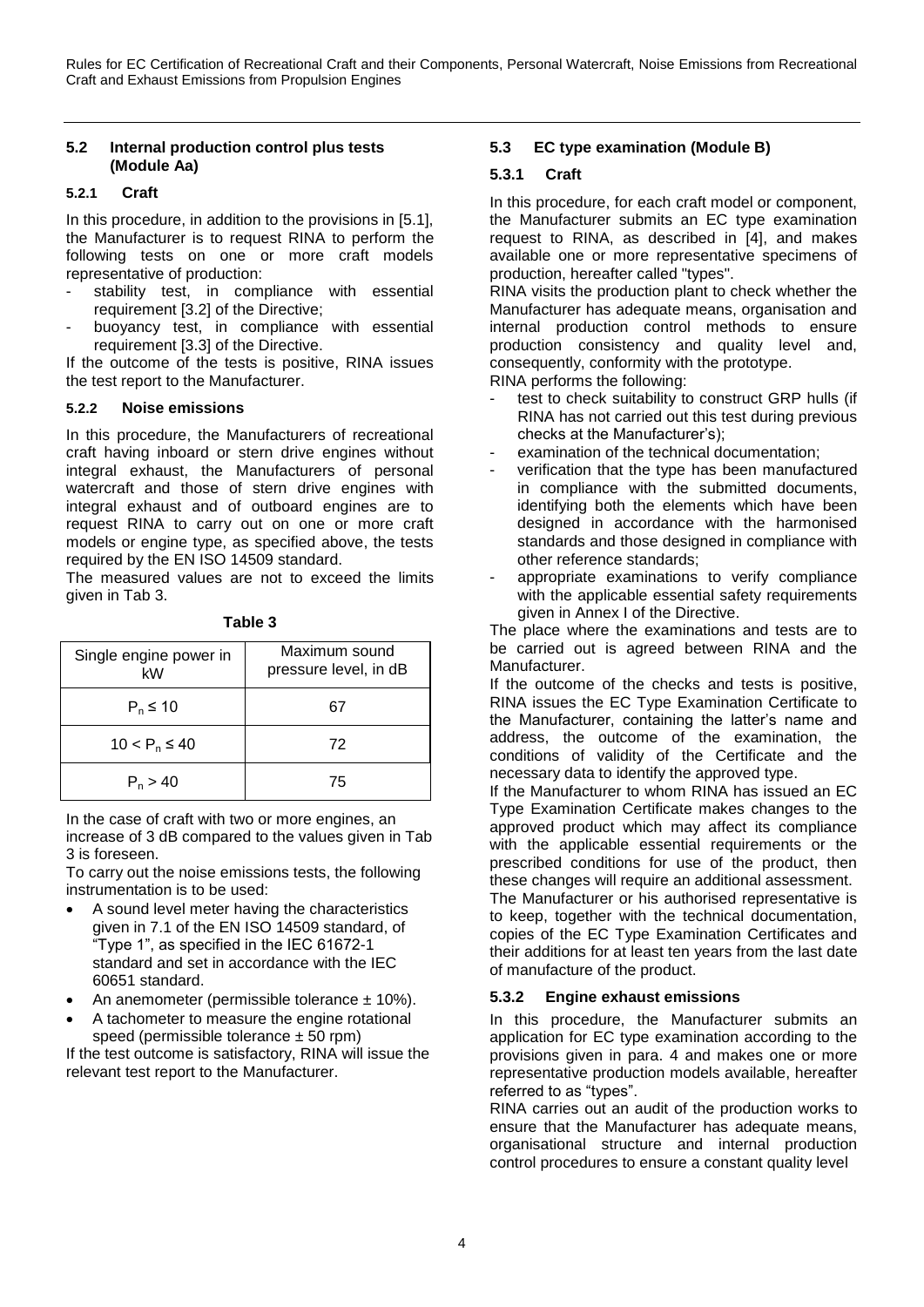of the production and the consequent compliance of the production with the prototype.

RINA carries out the following checks:

- examination of the technical documentation;
- verification that the type has been manufactured in compliance with the documents submitted;
- appropriate measures to verify compliance with the applicable essential safety requirements contained in Annex I of the Directive through the use of instrumentation and methods according to the harmonised EN ISO 8178-1 standard; for this purpose, RINA may avail itself of its own instrumentation, carrying out the tests directly with its own qualified personnel, or may decide to avail itself of third party laboratories. In the latter case, if the laboratory concerned is accredited according to the ISO/IEC 17025 standard, the measurements may be directly carried out by the same laboratory on behalf of RINA; if the laboratory is not accredited according to the ISO/IEC 17025 standard, it can be accepted subject to certification or assessment by RINA in accordance with its "RULES FOR THE ASSESSMENT OF TESTING LABORATORIES" and the tests carried out by the laboratory are to be witnessed by RINA.

The place where the tests and examinations are carried out is to be agreed by RINA and the Manufacturer.

If the test outcome is satisfactory, RINA will issue to the Manufacturer the EC Type Examination Certificate, containing the name and address of the Manufacturer, the conclusions of the examination, the validity conditions of the Certificate and data necessary to identify the approved type.

The type approval of engines in accordance with the requirements of stage II of Section 4.2.3 of Annex I of Directive 97/68/EC or Directive 88/77/EC is deemed suitable to certify compliance with the essential requirements of Directive 94/25/EC as amended, as an alternative to Module B.

When the Manufacturer to whom RINA has issued an EC Type Examination Certificate makes any changes which may influence compliance with the applicable essential requirements, such changes are subject to a further assessment.

The Manufacturer or his representative is to keep available, along with the technical documentation, copies of the EC Type Examination Certificates and of their additions, for at least ten years from the last date of manufacture of the product.

# <span id="page-7-0"></span>**5.4 Conformity to type (Module C)**

The Manufacturer ensures and declares that the products comply with the type described in the EC Type Examination Certificate and meet the applicable essential requirements.

The Manufacturer affixes the EC marking on each product and draws up a Declaration of conformity in accordance with Annex XV of the Directive.

The Manufacturer is to take all necessary measures to ensure the manufacturing process guarantees conformity of the products with the EC Type Examination Certificate and with the applicable essential requirements.

The Manufacturer keeps a copy of the Declaration of conformity for at least ten years from the date of manufacture of the product.

# <span id="page-7-1"></span>**5.5 Production Quality Assurance (Module D)**

# <span id="page-7-2"></span>**5.5.1 General**

The Manufacturer ensures and declares that the products comply with the type described in the EC Type Examination Certificate and meet the applicable essential requirements.

The Manufacturer affixes the EC marking on each product, indicating the RINA identification number, and draws up a Declaration of conformity in accordance with Annex XV of the Directive.

The Manufacturer is to adopt a Quality System for production, final product inspection and testing. This system is subjected to monitoring by the notified body.

# <span id="page-7-3"></span>**5.5.2 Quality system**

The Manufacturer submits a request to RINA for certification of his Quality System in relation to the products concerned.

The request is to contain:

- all pertinent information on the category of products foreseen;
- the documentation relevant to the Quality System;
- if requested, the technical documentation regarding the approved type and a copy of the EC Type Examination Certificate.

The Quality System is to ensure compliance of the products with the type described in the EC Type Examination Certificate and with the applicable essential requirements.

All the criteria, requirements and provisions adopted by the Manufacturer are to be documented in a systematic and orderly way in the form of written measures, procedures and instructions. This Quality System documentation is to enable a uniform interpretation to be made of the quality programs, plans, manuals and records.

The Quality System documentation is to include, in particular, an adequate description of:

- the quality objectives, organisational structure, responsibilities and power of the management as regards product quality;
- the manufacturing processes, systematic actions and quality control and assurance techniques;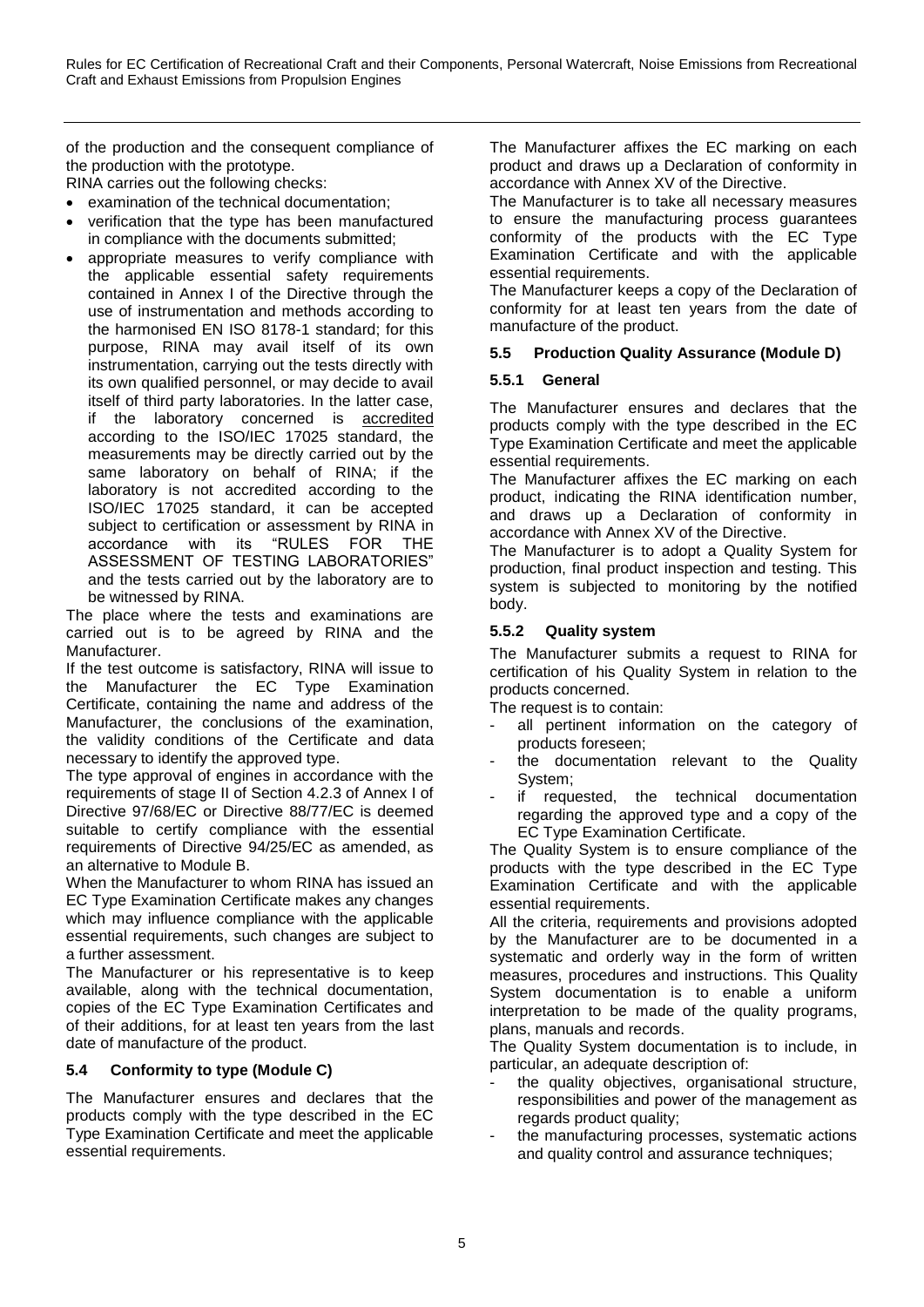- the examinations and tests performed before, during and after manufacture and with what frequency:
- the quality records, such as inspection records, test and calibration data, qualification of personnel reports;
- the means to monitor achievement of the required quality control and the effective operation of the Quality System.

RINA assesses the Quality System according to the Rules for the Certification of Quality Management Systems.

The Manufacturer is informed of the decision, which will contain the conclusions of the examination and the reasoned assessment decision.

The Manufacturer undertakes to fulfil the obligations deriving from the approved Quality System and to ensure it remains adequate and efficient.

# <span id="page-8-0"></span>**5.5.3 Surveillance**

The purpose of surveillance is to ensure the Manufacturer fulfils all the obligations deriving from the certified Quality System.

Surveillance of the Quality System is performed by RINA in accordance with the provisions of the Rules for the Certification of Quality Management Systems. In relation to the audits, the Manufacturer is to provide RINA with the following documentation:

- internal inspection reports;
- test reports on the manufactured products;
- calibration certificates for the test equipment.

During the audits, tests may be carried out on products to check whether the Quality System is working properly.

The Manufacturer makes the following available to the national authorities for at least ten years from the last manufacturing date of the product:

- the Quality System documentation;
- the documentation related to any updating of the Quality System;
- the documentation related to the surveillance audits.

# <span id="page-8-1"></span>**5.6 Product Quality Assurance (Module E)**

# <span id="page-8-2"></span>**5.6.1 General**

In this procedure, the Manufacturer ensures and declares that the products comply with the type described in the EC Type Examination Certificate and meet the applicable essential requirements. The Manufacturer affixes the EC marking on each product, indicating the RINA identification number, and draws up a Declaration of conformity in accordance with Annex XV of the Directive. The Manufacturer is to operate an approved Quality System for final product inspection and testing. This system is to be subjected to surveillance by the notified body.

# <span id="page-8-3"></span>**5.6.2 Quality System**

The Manufacturer is to submit to RINA an application for certification of his Quality System for the products concerned.

The application is to contain:

- all relevant information for the product category envisaged;
- the Quality System documentation;
- if applicable, the technical documentation of the approved type and a copy of the EC Type Examination Certificate.

Under the Quality System, the products are to be examined and appropriate tests carried out as set out in the applicable standard(s), or equivalent, in order to ensure conformity with the relevant essential requirements.

All the criteria, requirements and provisions adopted by the Manufacturer are to be documented in a systematic and orderly way in the form of written measures, procedures and instructions. This Quality System documentation is to enable a uniform interpretation to be made of the quality programs, plans, manuals and records.

The Quality System documentation is to include, in particular, an adequate description of:

- the quality objectives and organisational structure, responsibility and powers of the management with regard to product quality;
- the examinations and tests which will be carried out after manufacture, indicating their envisaged frequency;
- the quality documentation such as inspection reports and test data, calibration data and qualification reports of the personnel concerned;
- means of surveillance allowing the required quality control and the verification of the efficiency of the Quality System.

RINA assesses the Quality System according to the Rules for the Certification of Quality Management Systems.

The decision is notified to the Manufacturer. The notification will contain the conclusions of the examinations and the reasoned assessment decision.

The Manufacturer undertakes to fulfil the obligations arising from the Quality System as approved and to maintain it in an appropriate and efficient manner.

# <span id="page-8-4"></span>**5.6.3 Surveillance**

The purpose of surveillance is to make sure that the Manufacturer duly fulfils the obligations arising out of the approved Quality System.

The surveillance of the Quality System is carried out by RINA in accordance with the provisions of the Rules for the Certification of Quality Management Systems.

For inspection purposes, the Manufacturer submits to RINA the following documentation: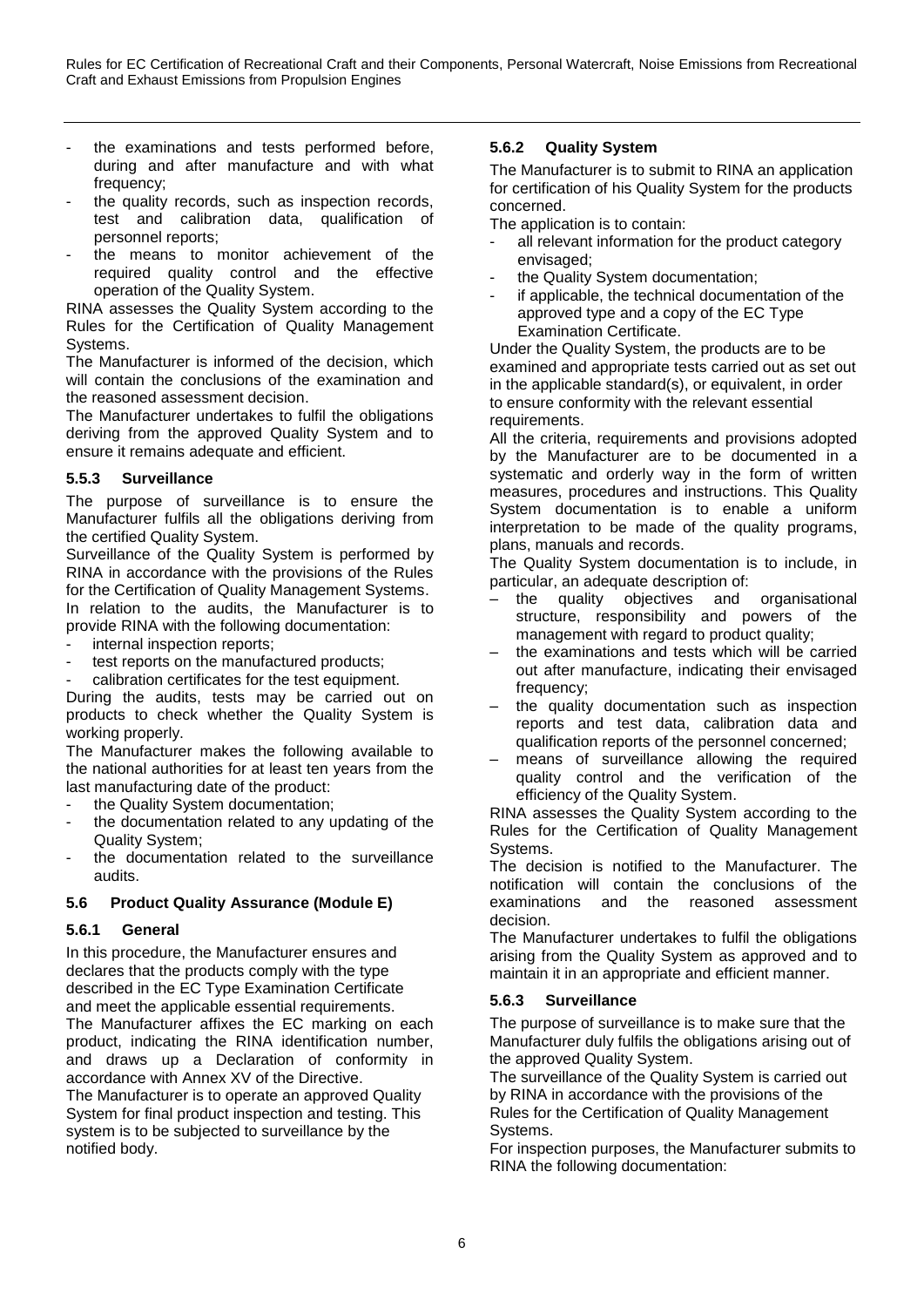- Quality System documentation; internal inspection reports, technical documentation of products;
- reports of tests carried out on the products; calibration certificates of testing equipment.

During the inspections, tests on products may be carried out to verify the proper operation of the Quality System.

The Manufacturer is to keep the following documentation available for the national authorities for at least 10 years after the last products have been manufactured:

- Quality System documentation;
- documentation relevant to changes, if any, for Quality System updating;
- documentation relevant to the surveillance audits.

# <span id="page-9-0"></span>**5.7 Product verification (Module F)**

# <span id="page-9-1"></span>**5.7.1 General**

The Manufacturer ensures and declares that the products which have undergone examinations and tests either singly or by sample comply with the type described in the EC Type Examination Certificate and meet the applicable essential requirements.

The Manufacturer affixes the EC marking on each product, indicating the RINA identification number, and draws up a Declaration of conformity in accordance with Annex XV of the Directive.

The Manufacturer is to take all necessary measures to ensure the manufacturing process guarantees conformity of the products with the EC Type Examination Certificate and with the applicable essential requirements.

Product verification may be made either by checking and testing every product as specified in [5.7.2] or through statistical verification as described in [5.7.3].

## <span id="page-9-2"></span>**5.7.2 Verification by examination and testing of every product**

All the products are examined individually and RINA performs the following checks on them:

- verification that the type has been manufactured in compliance with the submitted documents, identifying both the elements which have been designed in accordance with the harmonised standards and those designed in compliance with other reference standards;
- appropriate examinations to verify compliance with the applicable essential safety requirements given in Annex I of the Directive.

If the outcome of the checks and tests is positive, RINA issues a Certificate of conformity relevant to the tests performed.

#### <span id="page-9-3"></span>**5.7.3 Statistical verification**

The Manufacturer is to submit his products in the form of homogeneous lots and take all necessary measures to ensure the manufacturing process guarantees the homogeneity of each lot produced. A random sample is taken from each lot and RINA performs the following checks on it to verify it

- complies with the applicable essential requirements: verification that the type has been manufactured in compliance with the submitted documents, identifying both the elements which have been designed in accordance with the harmonised standards and those designed in compliance with other reference standards;
- appropriate examinations to verify compliance with the applicable essential safety requirements given in Annex I of the Directive.

If the outcome of the checks and tests is positive, RINA issues a Certificate of conformity relevant to the tests performed.

If the outcome of the checks on the sample is negative, the checks are to be made on the entire lot for acceptance purposes.

All products in the accepted lots may be put on the market, except those found to be non-conforming.

RINA may decide to suspend the statistical verification if lots are frequently rejected.

# <span id="page-9-4"></span>**5.8 Unit verification (Module G)**

The Manufacturer submits a request to RINA to verify a single product according to [4] and makes available the product in question.

RINA performs the following checks:

- examination of the technical documentation;
- verification that the type has been manufactured in compliance with the submitted documents, identifying both the elements which have been designed in accordance with the harmonised standards and those designed in compliance with other reference standards;
- appropriate examinations to verify compliance with the applicable essential safety requirements.

The place where the examinations and tests are to be carried out is agreed by RINA and the Manufacturer.

If the outcome of the checks and tests is positive, RINA issues to the Manufacturer the Certificate of conformity (EC verification of a single product) for the tests carried out. The Certificate contains the Manufacturer's name and address, the outcome of the tests, the conditions of validity of the Certificate and the necessary data to identify the approved type.

# <span id="page-9-5"></span>**5.9 Full Quality Assurance (Module H)**

# <span id="page-9-6"></span>**5.9.1 General**

The Manufacturer ensures and declares that the products satisfy the essential requirements applicable to them.

The Manufacturer affixes the EC marking to each product and draws up a Declaration of conformity in accordance with Annex XV of the Directive. The Manufacturer is to adopt a Quality System for design,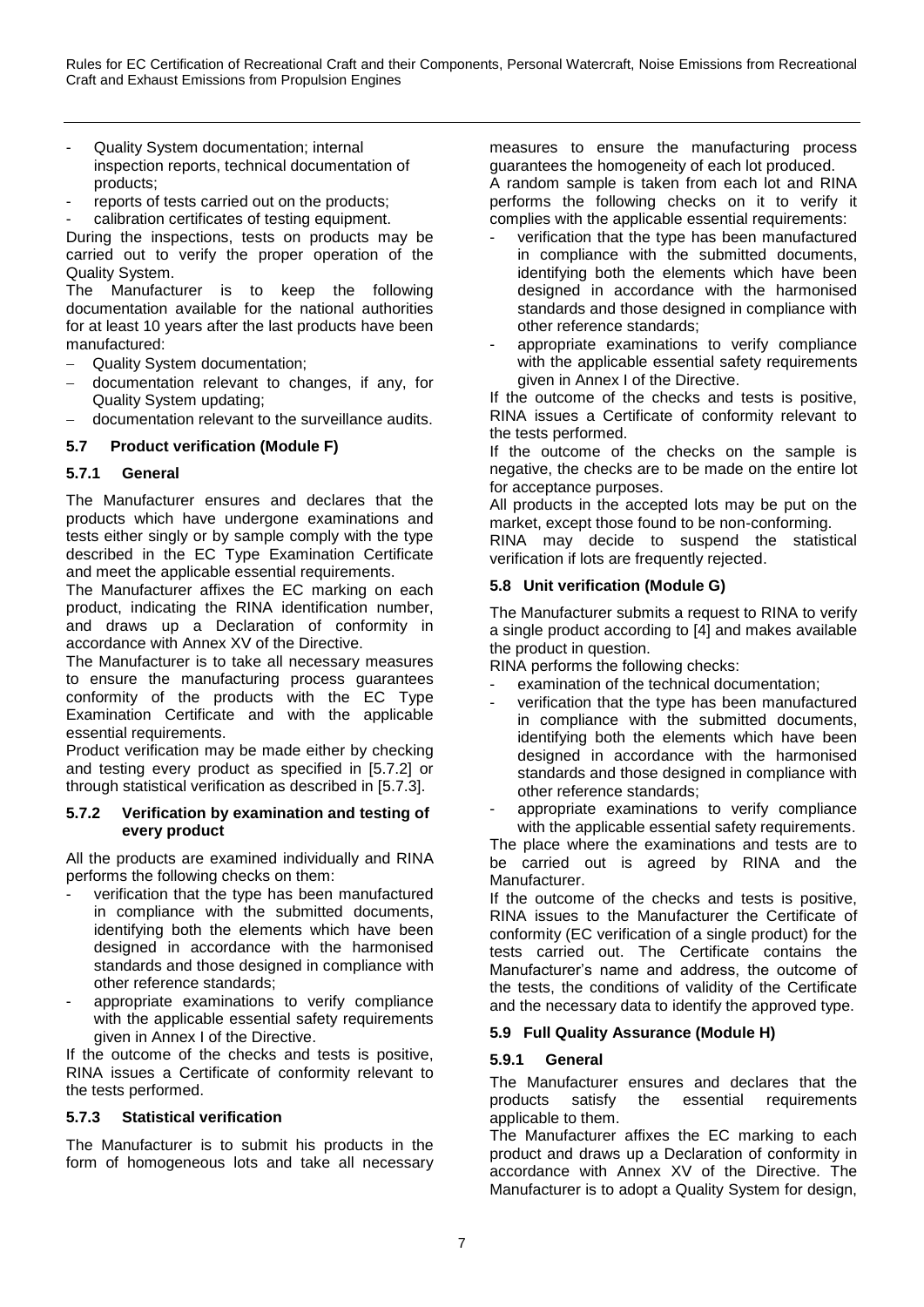production, final product inspection and testing in compliance with the ISO 9001:2000 standard. This system is subjected to monitoring.

# <span id="page-10-0"></span>**5.9.2 Quality system**

The Manufacturer submits a request to RINA for certification of his Quality System in relation to the products concerned.

- The request is to contain:
- all pertinent information on the category of products foreseen;
- the documentation relevant to the Quality System.

The Quality System is to ensure compliance of the products with the applicable essential requirements.

All the criteria, requirements and provisions adopted by the Manufacturer are to be documented in a systematic and orderly way in the form of written measures, procedures and instructions. This Quality System documentation is to enable a uniform interpretation to be made of the quality programs, plans, manuals and records.

The Quality System documentation is to include, in particular, an adequate description of:

- the quality objectives, organisational structure, responsibilities and power of the personnel as regards design and product quality;
- the technical design specifications, including standards, which will be applied if the harmonised standards are not applied in full, as well as the means to ensure compliance with the applicable essential requirements;
- the processes and systematic actions related to design control and verification which will be applied when designing the products;
- the manufacturing processes, systematic actions and quality control and assurance techniques;
- the examinations and tests performed before, during and after manufacture and with what frequency;
- the quality records, such as inspection records, test and calibration data, qualification of personnel reports;
- the means to monitor achievement of the required quality control and the effective operation of the Quality System.

RINA assesses the Quality System according to the Rules for the Certification of Quality Management Systems.

The Manufacturer is informed of the decision, which will contain the conclusions of the examination and the reasoned assessment decision.

The Manufacturer undertakes to fulfil the obligations deriving from the approved Quality System and to ensure it remains adequate and efficient.

# <span id="page-10-1"></span>**5.9.3 Surveillance**

The purpose of surveillance is to ensure the Manufacturer fulfils all the obligations deriving from the certified Quality System. Surveillance of the Quality System is performed by RINA in accordance with the provisions of the Rules for the Certification of Quality Management Systems.

In relation to the audits, the Manufacturer is to provide RINA with the following:

- the Quality System documentation;
- the documentation foreseen in the "Design" section of the Quality Assurance System, such as analysis, calculation and test results;
- the documentation foreseen in the "Manufacture" section of the Quality Assurance System, such as inspection reports and the data relevant to the tests, calibration and personnel qualifications.

During the audits, tests may be carried out on products to check whether the Quality System is working properly.

The Manufacturer makes the following available to the national authorities for at least ten years from the last manufacturing date of the product:

- the Quality System documentation;
- the documentation related to any updating of the Quality System;
- the documentation related to the surveillance audits.

# <span id="page-10-2"></span>**5.10 Post Construction Assessment**

In the case of post-construction assessment for recreational craft, if neither the manufacturer nor his authorised representative established within the Community fulfils the responsibilities for the product's conformity to the Directive, these can be assumed by any natural or legal person established within the Community who places the product on the market, and/or puts it into service, under his own responsibility.

In such a case, the person who places the product on the market or puts it into service must lodge an application for a post-construction report with RINA. The person who places the product on the market and/or puts it into service must provide RINA with any available document and technical file referring to the first placing on the market of the product in the country of origin.

RINA shall examine the individual product and carry out calculations and other assessment to ensure its equivalent conformity with the relevant requirements of the Directive. In this case, the Builder's plate shall include the words ("Post-construction certificate"). RINA shall draw up a report of conformity concerning the assessments carried out and shall inform the person who places the product on the market and/or puts it into service of his obligations.

That person shall draw up a declaration of conformity and affix, or cause to be affixed, the EC mark accompanied by the distinguishing number of RINA on the product.